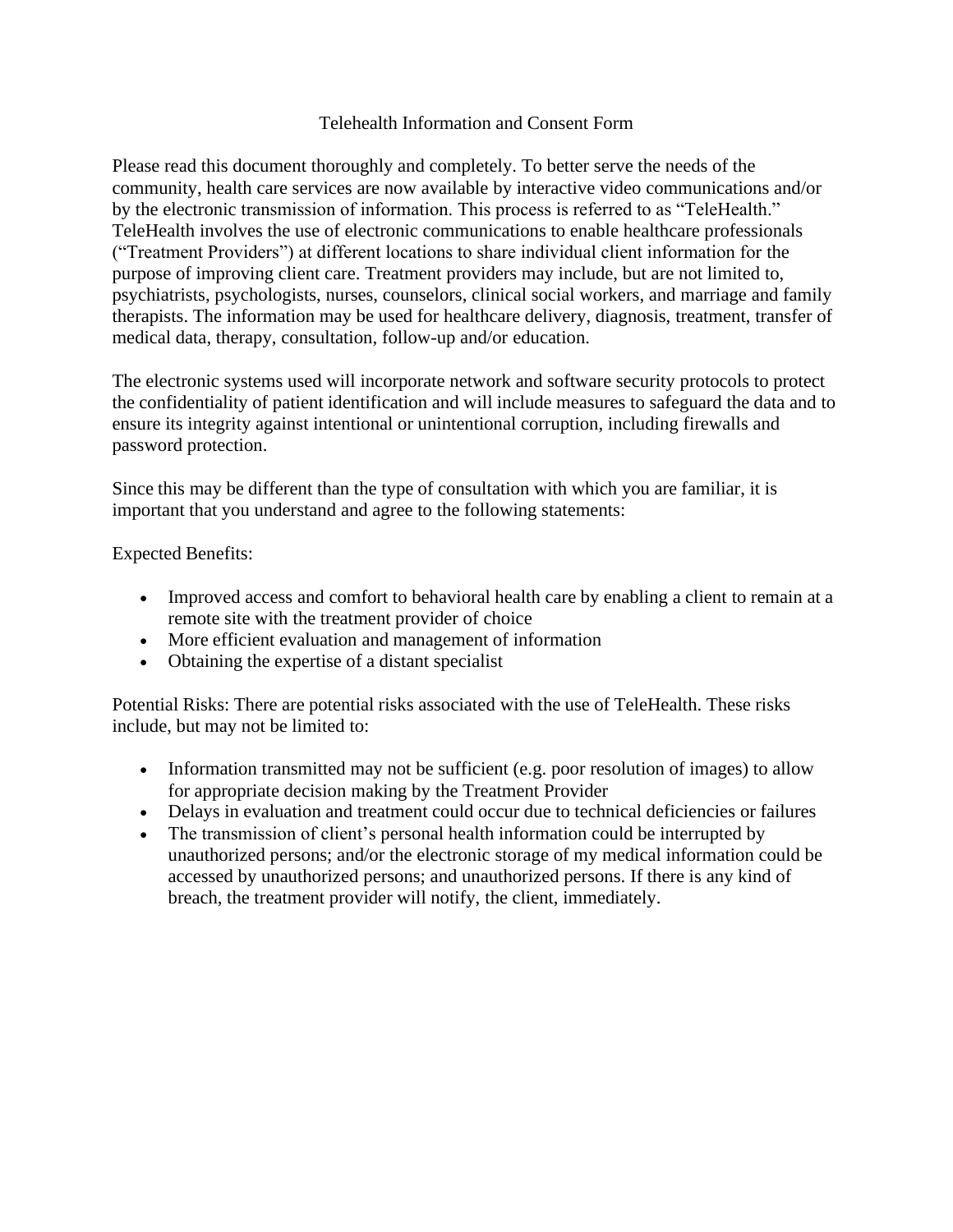By signing this form, I understand the following:

- I understand that I have the right to withhold or withdraw my consent to the use of TeleHealth in the course of my care at any time, without affecting my right to future care or treatment.
- I understand that the laws that protect privacy and the confidentiality of personal health information also apply to TeleHealth. I understand that the information disclosed by me during the course of my treatment is confidential. However, there are both mandatory and permissive exceptions to confidentiality, including but not limited to information suggesting risk of imminent harm to myself, the client, or others; disclosure of abuse of a current minor child or vulnerable adult; immediate mental or emotional injury to myself; and where I may make my mental or emotional state an issue in a legal proceeding. I also understand that the sharing or release of any personally identifiable images or information from the TeleHealth interaction to researchers or other entities shall not occur without my consent.
- I understand that TeleHealth based services and care may not be as complete as face toface services. I also understand that if my treatment provider believes I would be better served by another form of service (e.g. face-to-face services), I will be referred to a Treatment Provider who can provide such services in my area.
- I understand that a variety of alternative methods of behavioral health care may be available to me, and that I may choose one or more of these at any time. I understand that I may ask my Treatment Provider about alternative methods of care to TeleHealth
- I understand that there are potential risks and benefits associated with any form of treatment, and that despite my efforts and the efforts of my Treatment Provider, my condition may not improve, and in some cases may even get worse.
- I understand that I may expect the anticipated benefits from the use of TeleHealth in my care, but that no results can be guaranteed or assured.
- I understand that in the event of an adverse reaction to the treatment, or in the event of an inability to communicate as a result of a technological or equipment failure, I shall seek follow-up care or assistance at the recommendation of my treatment provider.

## Information regarding TeleHealth Counseling Services

- Area of Practice: I will practice in my area of licensed jurisdiction, FL and NC.
- Security: It is highly advised that you utilize strong passwords, those that are not easily guessed and contain capital letters, symbols, numbers, and are long. Check if you are using private or public internet access, as information shared on public access may be obtainable by others. Protecting your computer with a firewall is advisable.
- Email & Text: These should be used for confirmation of appointments. I encourage you to write down any relevant information that arises in between sessions to share at our next meeting. Do not send these via text or email.
- Emergency: call 911, or go to your nearest emergency room. If we need to schedule an immediate session, I will work with you to that. Please do not wait to hear back from me in a time of crisis before contacting 911.